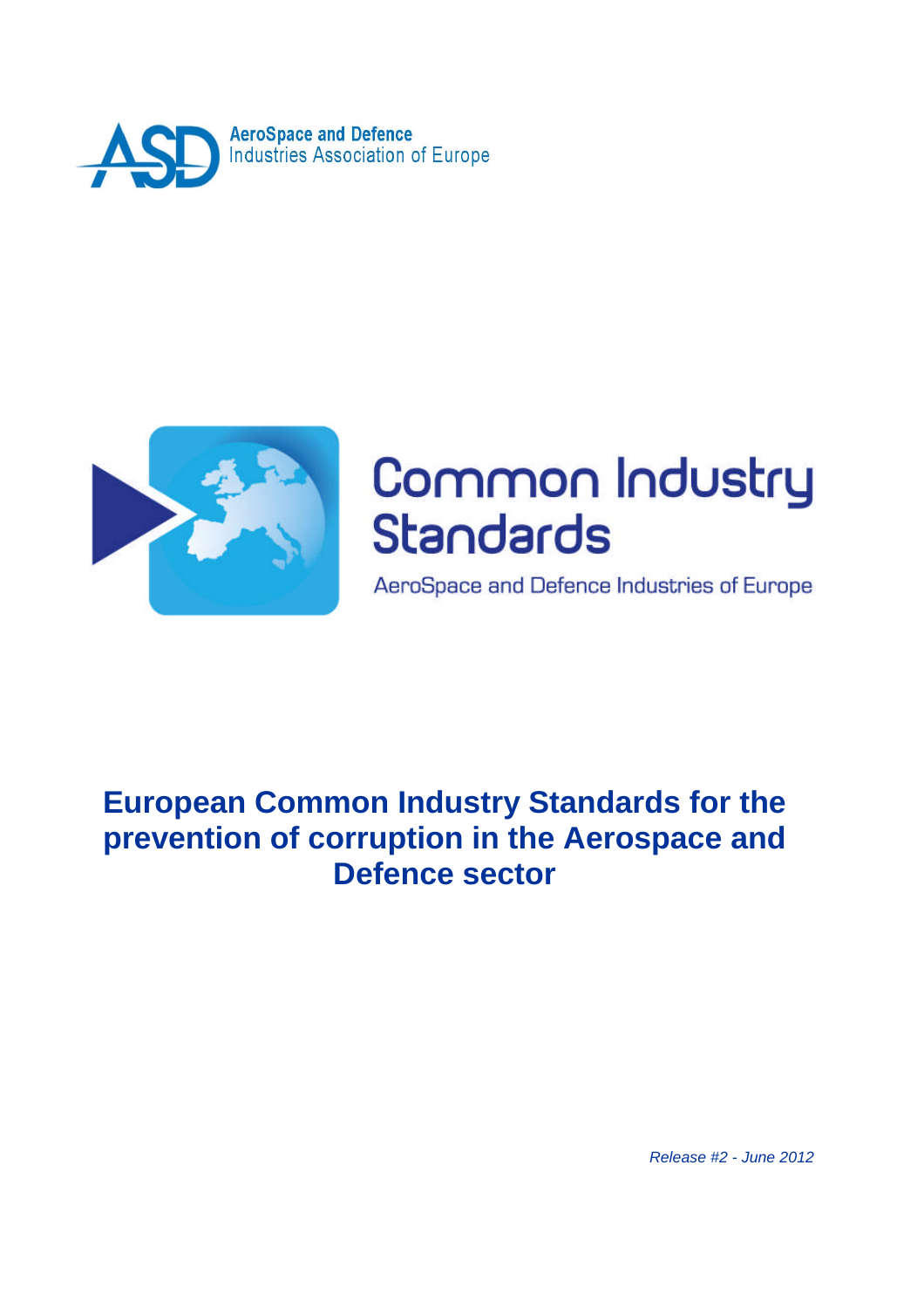



# **Introduction**

- ▶ The European Aerospace and Defence Industry, as represented in the AeroSpace and Defence Industries Association of Europe (ASD), reaffirms its continued dedication to contribute to a market place free of corruptive practices, allowing all participants in the international market to compete on an equal and fair basis.
- ▶ The industry expresses again its commitment to observe and apply the anti-corruption rules embedded in national legislation implementing the 1997 OECD Convention and UNCAC as well as any other applicable law.
- ▶ Over the years, extensive and thorough work has been accomplished by ASD's member corporations in developing effective company codes of conduct and integrity programmes, seeking to ensure robust compliance with legislative and corporate rules through their worldwide organisations.
- The definition of common good practice can contribute significantly to a better integrity climate. The industry is however aware that its integrity endeavours should, in order to be and remain effective, go hand in hand with further improvements by states to the fair and equal implementation of the 1997 OECD Convention and UNCAC, which implies also a harmonisation of procedural and judicial rules related to their enforcement.
- In this spirit, a number of major European players in the Aerospace and Defence Industry have founded a ASD Business Ethics Committee (BEC). The BEC has initiated and pursued the sharing and the benchmarking of their corporate integrity practice, with a view to determining, through an industry-wide cooperative effort, commonly established standards.
- $\blacktriangleright$  By doing this, the industry wishes to promote and enhance integrity practices amongst its member companies taking into consideration the European context.
- $\triangleright$  As a result of the efforts made by all the participants in the BEC and thanks to the advice and help provided by expert institutions and organisations of the civil society, a set of Common Industry Standards has been produced, which deal with both general integrity issues as well as with sector specific issues.
- Wherever, in the text of the Common Industry Standards, the expression "Company" or "Companies" is used, reference is made to the corporations, which are member of ASD.
- As company practices are a continuously evolving matter, the BEC has laid down these Common Industry Standards with the conviction that it will be possible to gradually adapt, improve and refine them in the future.

First release of the "Common Industry Standards" has been published and approved by the ASD Council on 26th April 2007. This document is the second release of the "Common Industry Standards".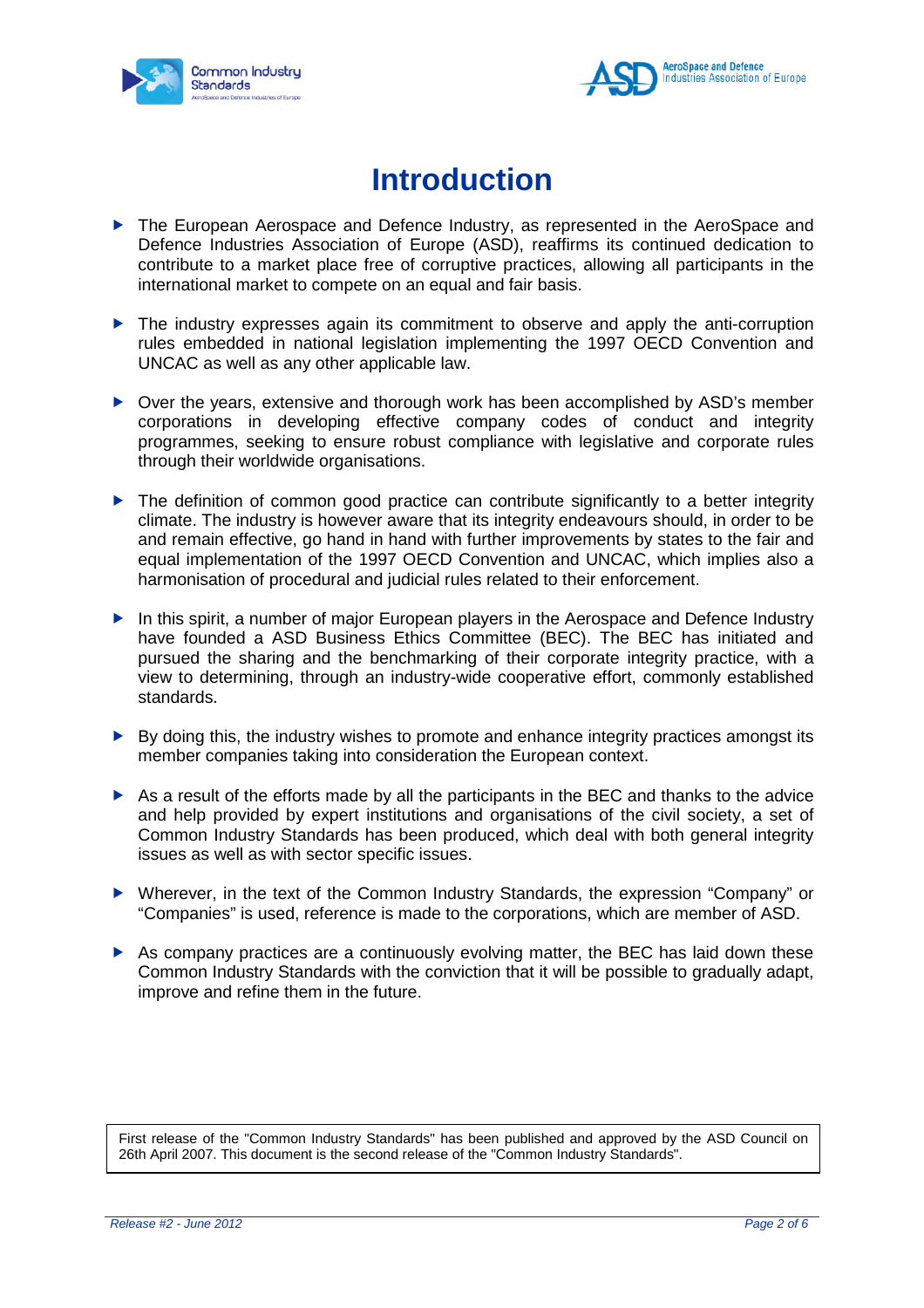



# **Common Industry Standards**

## *European Common Industry Standards for the prevention of corruption in the Aerospace and Defence sector*

## **1. Compliance with laws and regulations**

The Companies, their subsidiary companies and controlled entities, their directors, officers, employees and others acting on their behalf, are required, as a minimum standard, to comply with all applicable laws and regulations of the countries or territories in which they operate, in particular in relation with integrity matters.

## **2. Extent of application of the Common Industry Standards**

The Companies give the largest possible scope of application to the present Common Industry Standards. In particular, they disseminate these Standards internally and within their subsidiary companies and controlled entities as well as with their third parties.

They encourage agents and other intermediaries, consultants, representatives, distributors, contractors and suppliers, consortia, and joint-venture partners (hereinafter referred to as "Business Partners") to adopt and comply with integrity standards consistent with the Common Industry Standards. Furthermore, in undertakings, in which the Companies do not have controlling power, they exercise their influence in order to have the Common Industry Standards adopted or complied with by these undertakings to the largest extent possible.

## **3. Prohibition of corruptive practices**

Corruption, under the form of offering, promising or giving a bribe or any undue pecuniary or other advantage (active corruption), as well as under the guise of soliciting, demanding or extorting the same (passive corruption), distorts competition in the markets, is a criminal offence and must therefore be unequivocally condemned.

Public corruption (bribing of national, foreign or international public officials), as well as private-to-private corruption (corruption between private commercial or noncommercial entities), in order to obtain or retain business or other improper advantage (*e.g.* in connection with regulatory permits, taxation, customs, or judicial and legislative proceedings) must be banned from economic life.

The Companies, their directors, officers, employees and others acting on their behalf therefore abstain in all circumstances from all forms of direct and indirect corruption, through subsidiary companies, controlled entities, joint-ventures and subcontractors.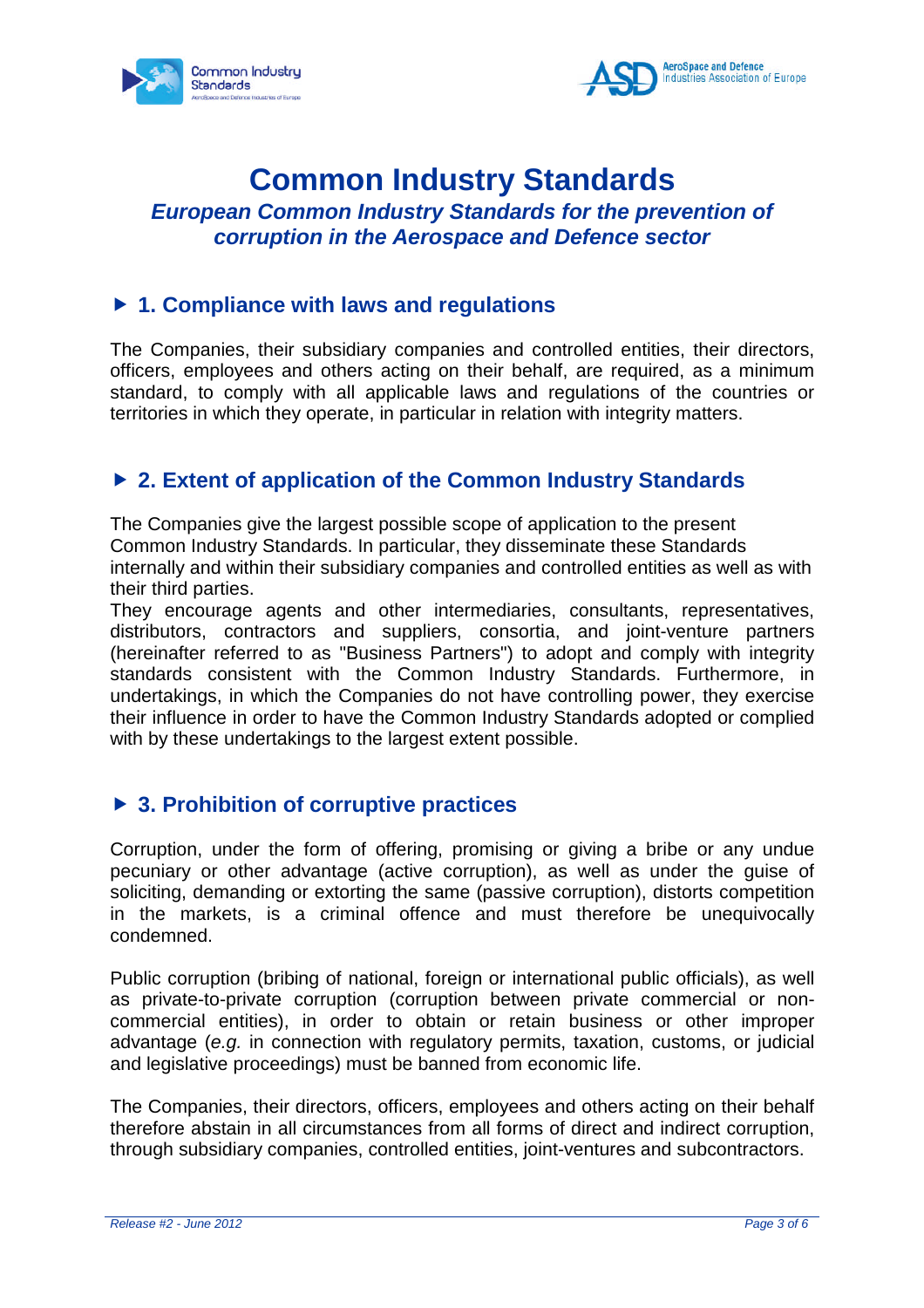



The Companies take, in particular, all reasonable measures within their power to avoid that money or other advantages are illicitly channelled by direct or indirect means to a public official.

# **4. Gifts and Hospitality**

The provision of a gift or hospitality to a governmental customer or to a public official by way of a business courtesy may not be done if:

- contrary to the laws and regulations of the country of the recipient;
- done with a view to obtaining any improper advantage;
- not duly accounted for in the books and records of the giver and in a manner which permits reasonable traceability.

## **5. Political donations and contributions**

The Companies may make donations or contributions to political parties, party officials, party representatives or candidates only if allowed by the laws and regulations of the country concerned and in accordance with the applicable provisions thereof, including requirements of public disclosure of such donations or contributions. Any such donations and contributions shall be properly recorded in the Company's books and accounts.

#### **6. Business Partners**

**6.1. General**

Having recourse to and working with Business Partners is an effective means of developing, expanding and maintaining the Companies' business. However, if not carefully selected or if inappropriately managed, they may create considerable harm to a Company's reputation or may even trigger judicial proceedings, even if the Company is totally unaware of any impropriety.

#### **6.2. Due diligence**

Each Company shall pay therefore particular attention to the integrity profile of a Business Partner before concluding any agreement or dealing in any way with a candidate. Companies shall conduct a thorough risk based due diligence examination, using various information sources and records to assess a candidate's business and available personal standing; this may include a candidate's history, education, ethical behaviour, technical and financial background and his or her knowledge of the Company's environment and products.

Such assessment shall be periodically renewed.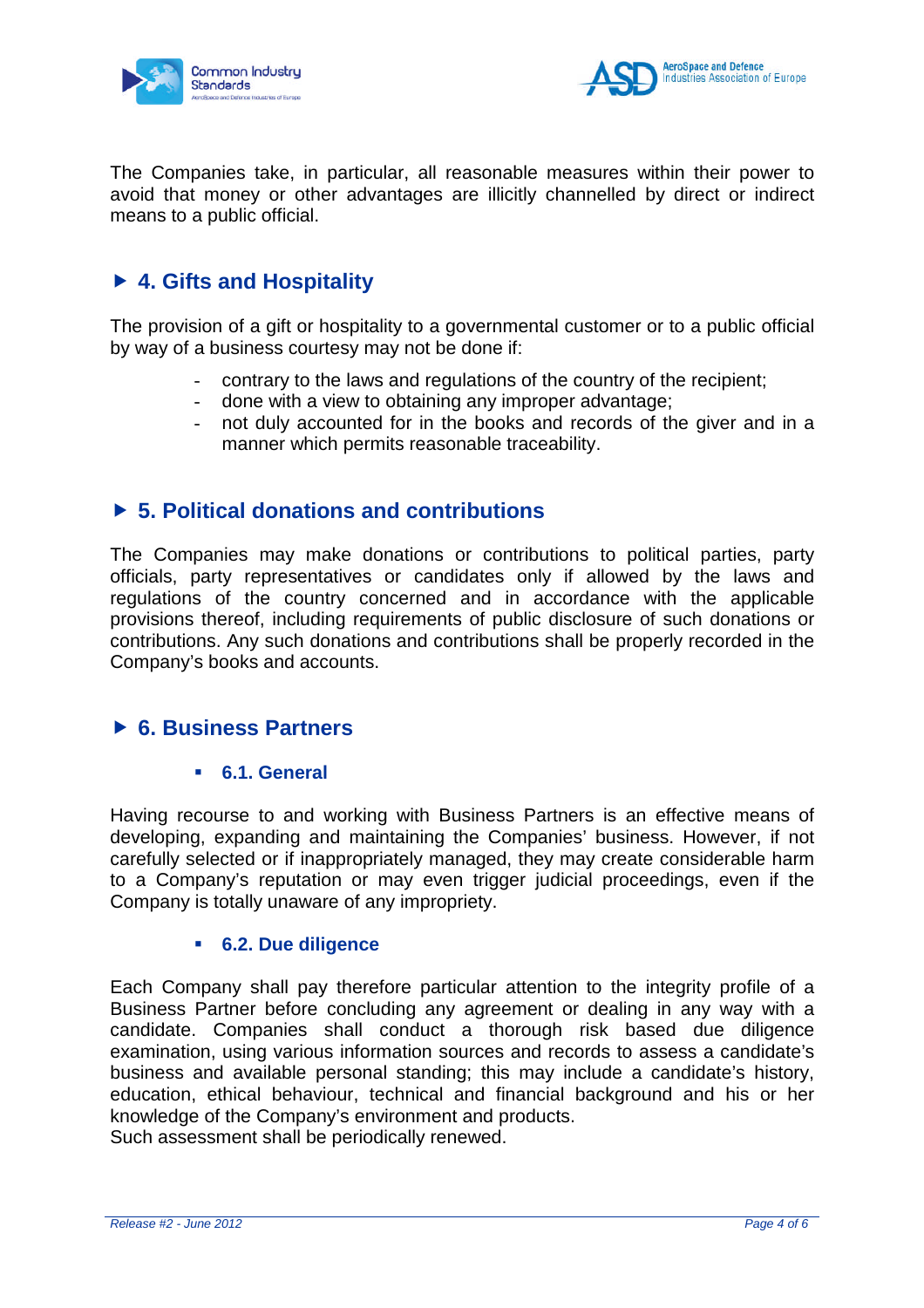



#### **6.3. Legal provisions**

The Business Partner shall be made aware of (i) the integrity policies of the Company, (ii) the legal provisions containing the incrimination of bribery of foreign public officials pursuant to the 1997 OECD Convention and UNCAC and (iii) the present Common Industry Standards, a copy of which shall be provided to him or her.

#### **6.4. Agreement**

The agreement concluded in a written form between the Company and the Business Partner shall contain a provision whereby the latter commits to comply at all times with the provisions mentioned in previous paragraph and more specifically that no part of any payment originating from the Company will be passed on as a bribe. Breach of this commitment shall entitle the Company to terminate forthwith the agreement.

The Business Partner shall report to the Company regularly and on a continuous basis on the accomplishment of his or her tasks and duties.

#### **6.5. Fees paid to intermediaries**

Fees payable to intermediaries shall correspond to an appropriate remuneration for legitimate services effectively rendered. No payments shall be made in cash. Payments are made, save exceptional circumstances, in the country where the intermediary is active or registered. These payments are properly recorded in the Company's books and records.

Fees can take many forms (marketing fee, support fee, retainer fee or success fee), they can be a fixed amount calculated on a hourly, monthly or yearly basis, or a fixed or variable percentage on the sales to a specified customer or the refunding of expenditure based on vouchers. Whichever form or method used for the fee payable to an agent, consultant, representative or intermediary, it shall be based on the most objective elements possible.

#### **6.6. Verification programmes**

The Companies shall have the right to implement verification programmes in order to satisfy themselves that the Business Partners are in compliance with their obligations.